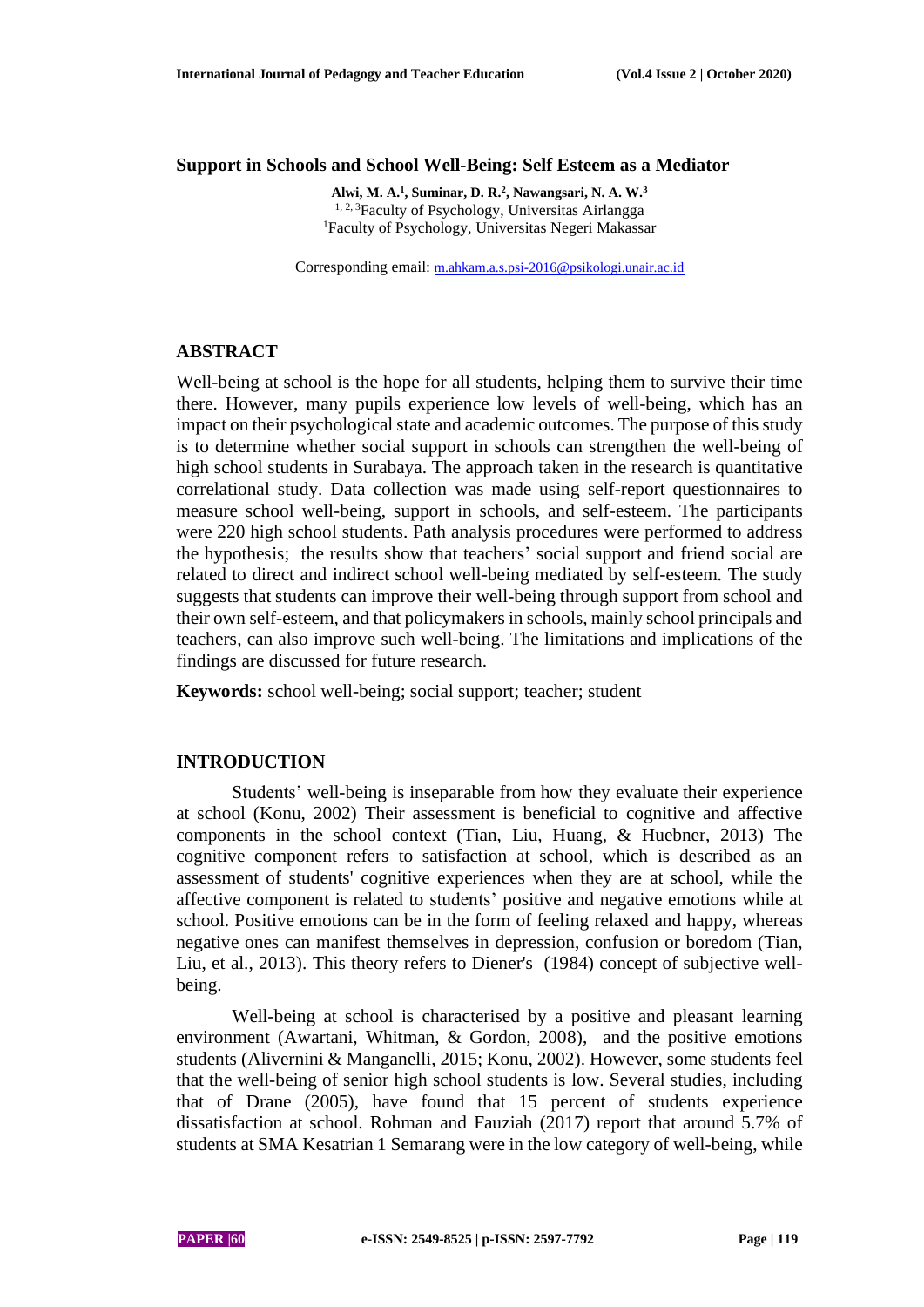Ahkam (2019) found that 36 percent of students experienced problems with school dissatisfaction and felt negative emotions.

Low well-being in schools can hurt students, one of its causes being malicious behaviour towards them, such as aggressiveness (Nidianti & Desiningrum, 2015) and juvenile delinquency (Effendi & Siswati, 2017). Another negative impact is that students' psychological state (Ahkam, Dewi, & Nawangsari, 2020), such as their concentration is disturbed (Khatimah, 2015; Scrimin, Moscardino, Altoè, & Mason, 2016), or cases of low adversity intelligence (Rohman & Fauziah, 2017).

The findings of previous studies show that school well-being is influenced by social support related to school; for example, from teachers and peers (Tian, Du, & Huebner, 2015). Social support is related to aspects of well-being, including students' life satisfaction. Such support includes emotional support, appreciation support, instrument support and informational support (Guess & Mccane-Bowling, 2016). Informational support has the strongest relationship with student satisfaction at school because the support given by teachers is beneficial for students; for example, providing information when assistance is requested; providing explanations; and helping with problem-solving (Guess & Mccane-Bowling, 2016). Peer support can improve well-being in schools related to aspects of student satisfaction (Danielson, Samdal, Hetland, & Wold, 2017). Previous research findings support the existence of direct and indirect well-being mediated by students' academic competence (Tian, Zhao, & Huebner, 2015), which demonstrates that students' academic ability as negotiated is only partial, meaning that there are other factors that can mediate.

Tian et al. (2015) only used scholastic competence as a mediator of social support related to students' well-being. Previous research found that social support correlated with self-esteem (Bint-E Tahir, Inam, & Raana, 2015; Ebru Ikiza & Cakarb, 2010) and that self-esteem correlated with school well-being (Du, King, & Chi, 2017; Tian, Chen, & Huebner, 2013). Self-esteem is an overall self-evaluation that can be manifested in positive and negative attitudes towards particular objects; individuals who have high self-esteem will respect themselves and what they are, without comparing themselves with others (Rosenberg, 1965). This study aims to determine the relationship between support in schools and students' well-being mediated through self-esteem. We therefore propose the following hypotheses:

Hypothesis 1: Social support in schools affects students' well-being. Hypothesis 2: Self-esteem mediates the relationship between social support at school and students' well-being.

## **MATERIAL AND METHOD**

The subjects were 220 high school students in Surabaya (male  $= 100$  and female = 120). Several previous studies have reported that a number of research subjects over 100 is sufficiently representative for providing information. The subjects were obtained by using cluster sampling to determine the area of the school used on the research site. Because high school students in Surabaya are quite heterogenic. The social support from teachers and peers was measured using the teacher's social support subscales and peer social support measures on the Child and

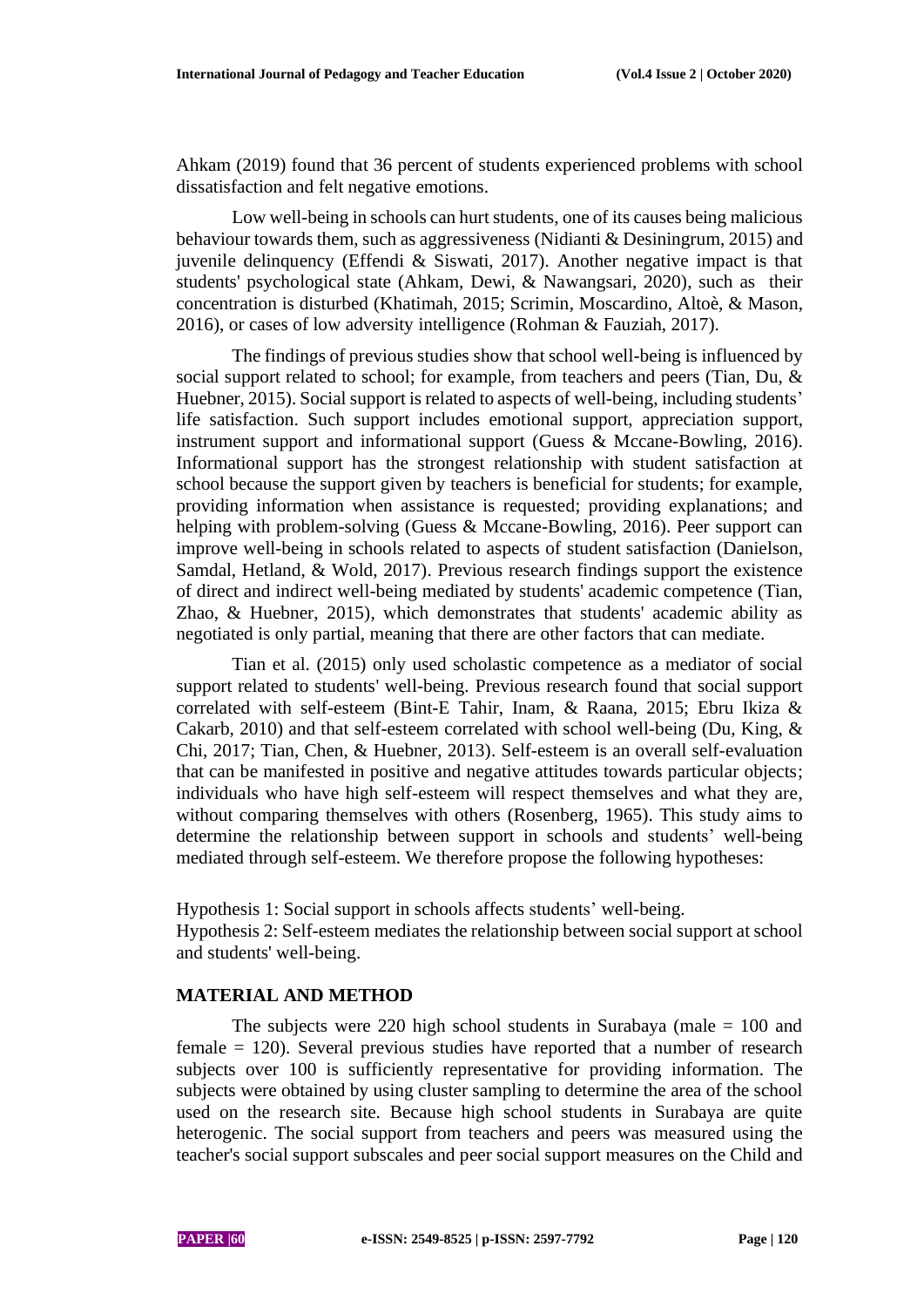Adolescent Social Support Scale (CASS) (Malecki, Demaray, & Elliot, 2000). This scale uses two dimensions which consist of 24 items. The value of Cronbach's alpha in other studies was 0.95 on the teacher support subscale and 0.95.

School well-being was measured using the Brief Adolescents' Subjective Well-Being in School scale (BASWBSS) (Tian, Du, & Huebner, 2014), on which items consist of two dimensions, namely satisfaction at school and affect in school. The satisfaction dimension consists of six items on a scale of 1 (strongly disagree) to 6 (strongly agree) and the affect dimension consists of two items on a scale of 1 (never) to 6 (always). Examples of teacher items provide excellent learning methods. Previous studies have shown that the reliability with Cronbach's alpha scores was  $\alpha$  $= 0.82$ , and that the satisfaction sub-scale in the Cronbach's alpha value was 0.74 and 0.82 on the affect subscale in schools (Liu, Mei, Tian, & Huebner, 2016). In this study, Cronbach's alpha was  $\alpha = 0.81$ . Peer support in a sample of high school students in Southern China province (Liu et al., 2016). In this study Cronbach's alpha is  $\alpha = 0.83$ .

Self-esteem was measured using the Rosenberg self-esteem scale, which uses a dimension that consists of ten items. Ratings were made on a 4-point scale  $(1 =$ strongly disagree, to  $4 =$  strongly agree). An example of an item was "Overall I am satisfied with myself". This scale showed reliability at alpha  $\alpha$  = 0.86 (Tian, Liu, et al., 2013), with Cronbach's alpha of  $\alpha = 0.83$  (Kong, Ding, & Zhao, 2015). In the research, the Cronbach's alpha value was  $\alpha = 0.81$ . Path analysis procedures were performed to address the hypothesis. The data analysis technique uses the Jamovi tool to test the predictions of the direct and indirect influences of social support related to school towards gratitude through the mediation of self-esteem.

### **RESULTS AND DISCUSSION**

Two alternative hypotheses were tested: Hypothesis 1, which proposed that social support in schools affected students' well-being; and Hypothesis 2, that selfesteem mediated the relationship between social support and well-being. The analysis test results show that support in schools directly affected students' wellbeing, with an effect estimate of  $b = 0.487$  (P < 0.001). The indirect effects of support related to well-being through self-esteem were significant, with an effect estimate of  $b = 0.159$  (P < 0.001). It was notable that 0.646 of the assessment supported the total school-related effect on students' welfare. It is also explained that school-related social support had better estimated effects on students' well-being through selfesteem.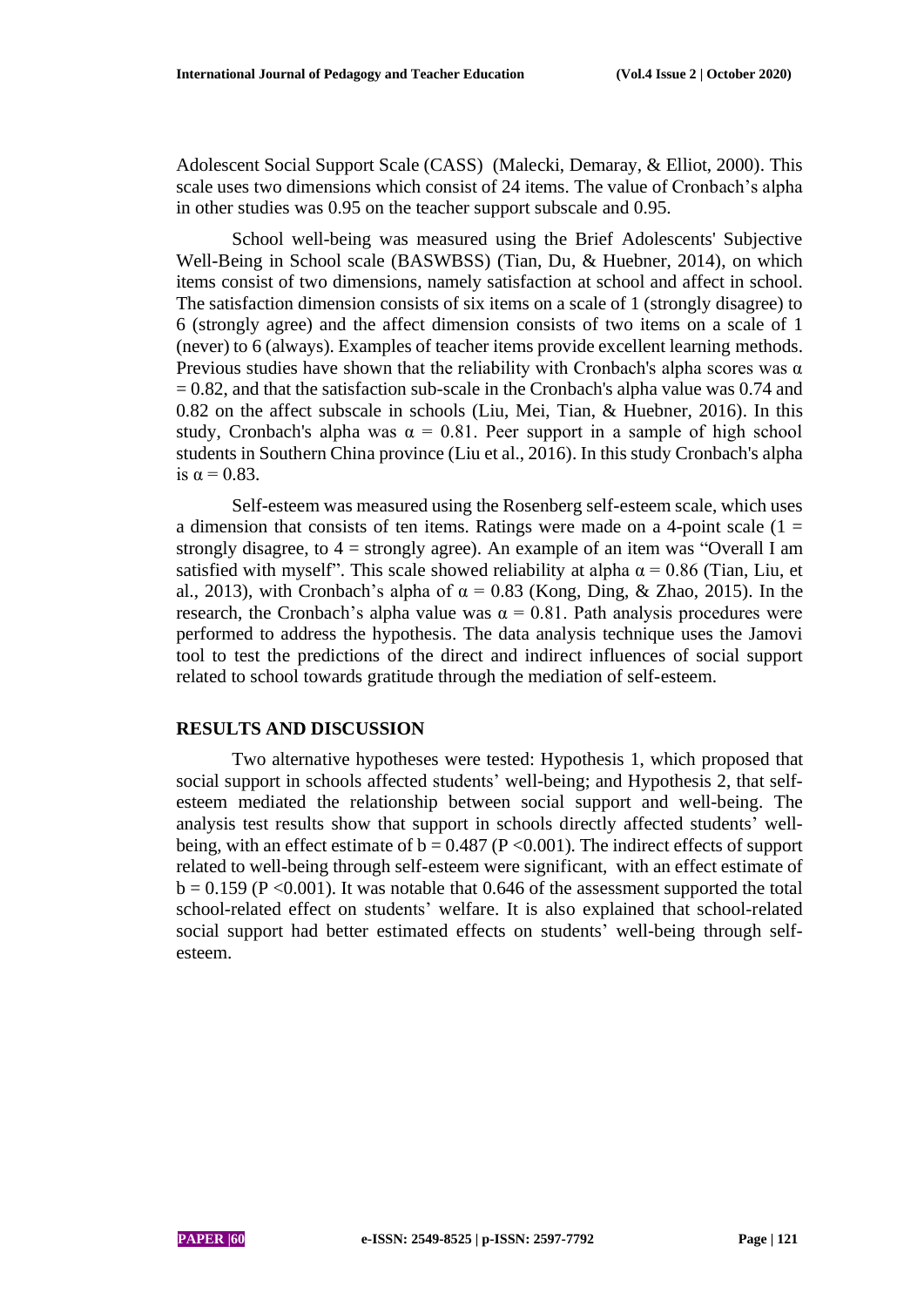

*Figure 1. Mediated path school well-being*

The research specifically aimed to establish the direction of social support in schools, there is school well-being in high school students. Empirically, it was found that there was an influence of social support on high schools students' well-being. These results support the findings of previous studies which have explained the effect of social support in schools on students' well-being (Liu et al., 2016; Tian, Zhang, & Huebner, 2015). Other research findings related to junior and senior high schools demonstrate the influence of social support in schools of direct and indirect impact through mediating scholastic abilities (Tian, Zhao, et al., 2015). The strength of the scholastics to act as a partial mediating model, this explains that other mediations play a role. This study found that self-esteem plays a mediating role between social support in schools and students' well-being. Several research findings have explained that there is a relationship between the level of social support and self-esteem (Bint-E Tahir et al., 2015; Ebru Ikiza & Cakarb, 2010). One powerful social support influence on self-esteem is the support of friends (Bint-E Tahir et al., 2015), Various research findings show that self-esteem influences well-being in schools, namely the aspects of life satisfaction and positive affect (Du et al., 2017; Tian, Liu, et al., 2013).

Well and Marwell describe self-esteem as a psychological process that consists of judgments that underline the cognitive and affective roles that emphasise feelings (Mruk, 2006). Self-confidence can be seen in terms of four elements: first, as self-esteem, one particular attitude that can involve both positive and negative cognitive evaluations, and emotional responses to actions ; secondly, based on the differences in thought between the ideal and present experience ; third, self-esteem that focuses on psychological reactions described as a person's feelings, with the results being positive or negative ; and fourth, self-esteem as a component of personality. In this case, it is seen as a way of managing oneself related to motivation or self-regulation, or both. Self-esteem is relevant to people's perceptions of the quality of their lives regarding cognitive judgments and emotional reactions, such as positive emotions (Du et al., 2017). It has an essential war on individual well-being because it is related to attitudes that may or may not be beneficial. Other than that as an aspect of evaluating one's self-concept. Previous research explains that selfesteem can improve well-being in schools (Tian, Liu, et al., 2013).

Previous studies have only partially explained social support in schools and students' well-being. Effect self-esteem for school well-being. This study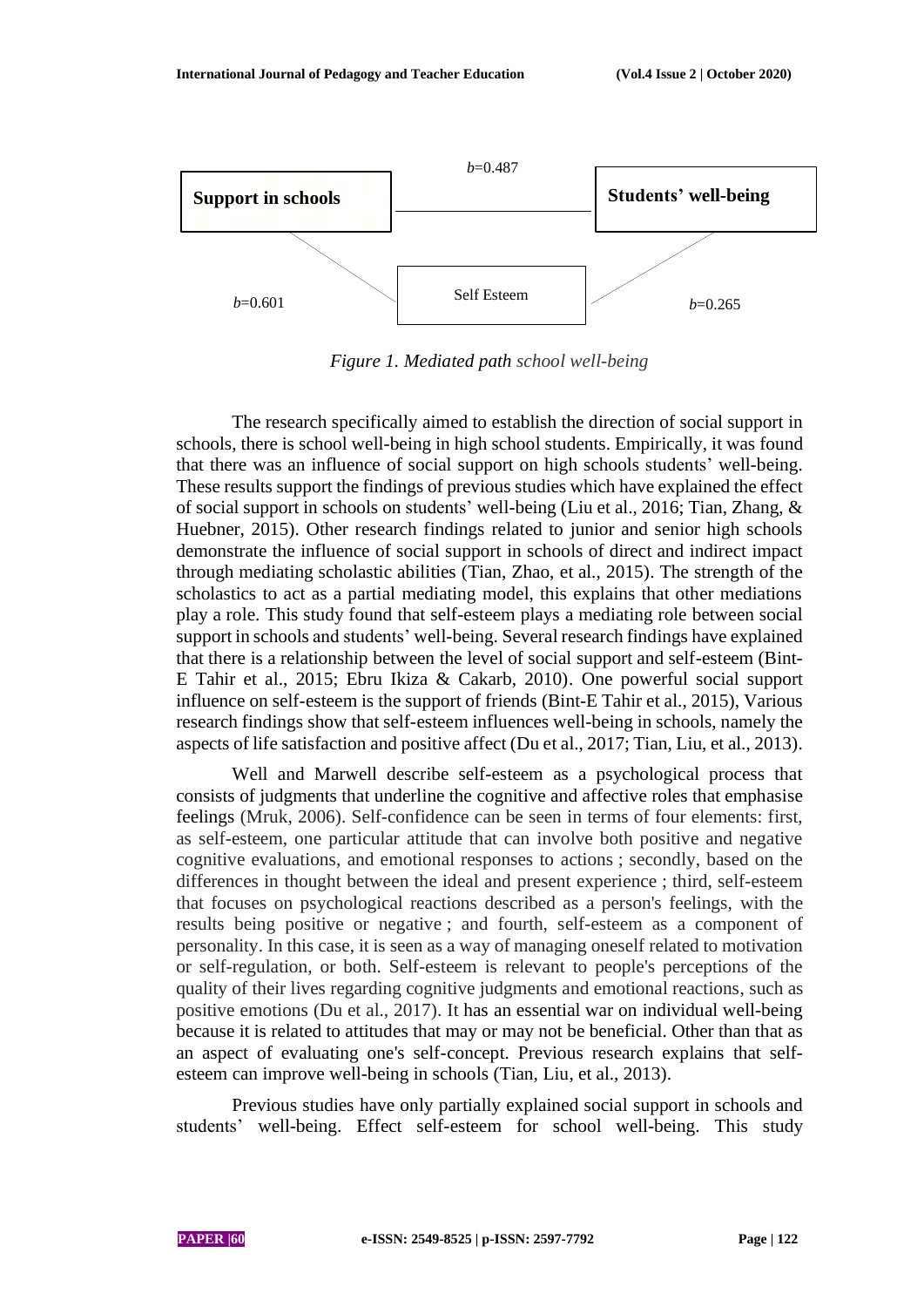simultaneously examined the direct and indirect effects of school-related support on high school students' well-being.

The limitations of the study are that the first it is correlational, so only connects the links between one theory and another. It could therefore be followed up with other approaches, such as longitudinal or experimental research to ascertain the effectiveness of the interventions made. Second, the research subjects were restricted to high school students in Surabaya, so the sample could be expanded by adding students from other cities so that the study could be generalised in the Indonesian context. Third, the findings of the study show self-esteem to be a mediator which acts as a partial mediation model, so other mediations could be used; for example, personality type.

Finally, support in schools and self-esteem are crucial variables in improving welfare in schools for students. Therefore, it is expected that teachers and schools should always provide positive support and enhance student welfare. In this way, students can increase their interest and skills with the full backing of their school.

## **CONCLUSION**

The research concludes that social support in schools, namely that of teachers and friends, can improve students' well-being. Other findings demonstrate that such support can improve well-being through partial the mediation of self-esteem. The study emphasises that social support and self-esteem are factors that are very important for students' well-being, especially high school students. It is also explained that self-esteem affects students' well-being. These findings can be a reference for teachers and schools in their frameworks for improving school welfare.

### **REFERENCES**

- Ahkam, M. A. (2019). Gambaran Kesejahteraan di sekolah pada siswa SMA *(Description of welfare at school in high school students). School Well-Being Di Era Revolusi Industri 4.0*, 6–7. Surabaya: Fakultas Psikologi Universitas Hangtuah Surabaya.
- Ahkam, M. A., Dewi, R. S., & Nawangsari, F. N. (2020). Kesejahteraan di sekolah bagi siswa SMA: Konsep dan faktor yang berpengaruh.*(Well-being in school for high school students: Concepts and influencing factors). Jurnal Psikologi TALENTA*, *5*(2), 97. https://doi.org/10.26858/talenta.v5i2.11738
- Alivernini, F., & Manganelli, S. (2015). First Evidence on the Validity of the Students' Relatedness Scale (SRS) and of the School Well-being Scale (SWS). *Procedia - Social and Behavioral Sciences*, *205*, 287–291. https://doi.org/10.1016/j.sbspro.2015.09.079
- Awartani, M., Whitman, C. V., & Gordon, J. (2008). Developing instruments to capture young people's perceptions of how school as a learning environment affects their well-being. *European Journal of Education*, *43* (1).
- Bint-E Tahir, W., Inam, A., & Raana, T. (2015). Relationship between Social Support and Self-Esteem of Adolescent Girls. *IOSR Journal Of Humanities And Social*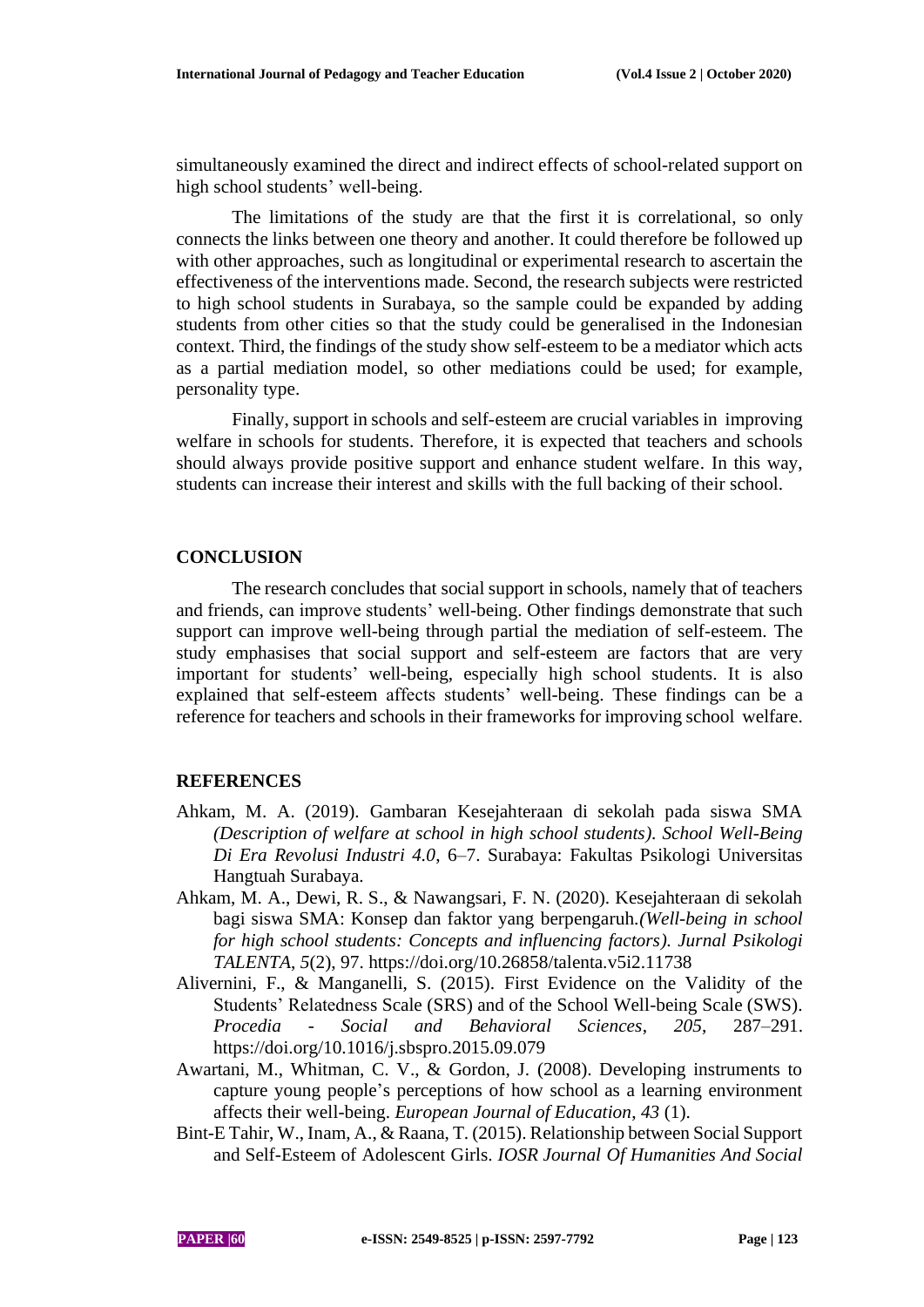*Science (IOSR-JHSS)*, *20*(2), 42–46. https://doi.org/10.9790/0837-20254246

- Danielson, A. G., Samdal, O., Hetland, J., & Wold, B. (2017). School-related social support and students' perceived life satisfaction. *The Journal of Educational Research*, *102*(4), 303–318. https://doi.org/https://doi.org/10.3200/JOER.102.4.303-320
- Diener, E. (1984). Subjective Well-Being. *American Psychological Association, Inc*, *95*(3), 542–575.
- Drane, J. W. (2005). Middle school students' perceptions of quality of life. *Journal of Happiness Studies*, *6*, 15–24. https://doi.org/10.1007/s10902-004-1170-x
- Du, H., King, R. B., & Chi, P. (2017). Self-esteem and subjective well-being revisited: The roles of personal, relational, and collective self-esteem. *PLoS ONE*, *12*(8), 1–17. https://doi.org/10.1371/journal.pone.0183958
- Ebru Ikiza, F., & Cakarb, F. S. (2010). Perceived social support and self-esteem in adolescence. *Procedia - Social and Behavioral Sciences*, *5*, 2338–2342. https://doi.org/10.1016/j.sbspro.2010.07.460
- Effendi, A. S., & Siswati, S. (2017). Hubungan Antara School Well-being Dengan Intensi Delinkuensi Pada Siswa Kelas XI SMK Negeri 5 Semarang.*( The Relationship Between School Well-being and Delinquency Intention in Class XI Students of SMK Negeri 5 Semarang) Empati, 5(2)*, 195-199.
- Guess, P. E., & Mccane-Bowling, S. J. (2016). Teacher support and life satisfaction : An investigation with urban, middle school student. *Education and Urban Society*, *48(1*(1), 30 –47. https://doi.org/10.1177/0013124513514604
- Khatimah, H. (2015). Gambaran school well-being pada peserta didik program Kelas akselerasi di SMA Negeri 8 Yogyakarta *(Description of school well-being in students of the accelerated class program at SMA Negeri 8 Yogyakarta)*. *Psikopedagogiia*, *4*(1), 20–30.
- Kong, F., Ding, K., & Zhao, J. (2015). The Relationships Among Gratitude, Selfesteem, Social Support and Life Satisfaction Among Undergraduate Students. *Journal of Happiness Studies*, *16*(2), 477–489. https://doi.org/10.1007/s10902- 014-9519-2
- Konu, A. (2002). Well-being in schools: a conceptual model. *Health Promotion International*, *17*(1), 79–87. https://doi.org/10.1093/heapro/17.1.79
- Liu, W., Mei, J., Tian, L., & Huebner, E. S. (2016). Age and gender difference in the between school-related social support and subjective well-being in school among students. *Social Indicators Research*, *125*(3), 1065–1083. https://doi.org/10.1007/s11205-015-0873-1
- Mruk, C. J. (2006). *Self-Esteem Research, Theory, and Practice Toward a Positive Psychology of Self-Esteem* (3rd ed.). New York: Springer Publishing Company, Inc.
- Nidianti, W. E., & Desiningrum, D. R. (2015). Hubungan antara school well-being dengan agresivitas. *Jurnal Empati, 4*(1), 202–207.
- Rohman, I. H., & Fauziah, N. (2017). Hubungan antara adversity intelegence dengan school well-being ( Studi pada Siswa SMA Kesatrian 1 Semarang) *(The relationship between adversity intelligence and school well-being (Studies in SMA Kesatrian 1 Semarang)*. *Empati, 5(2)*, 322–326.
- Rosenberg, M. (1965). *Society and The Adolescent Sef IImage*. New Jersey: Princeton University Press.